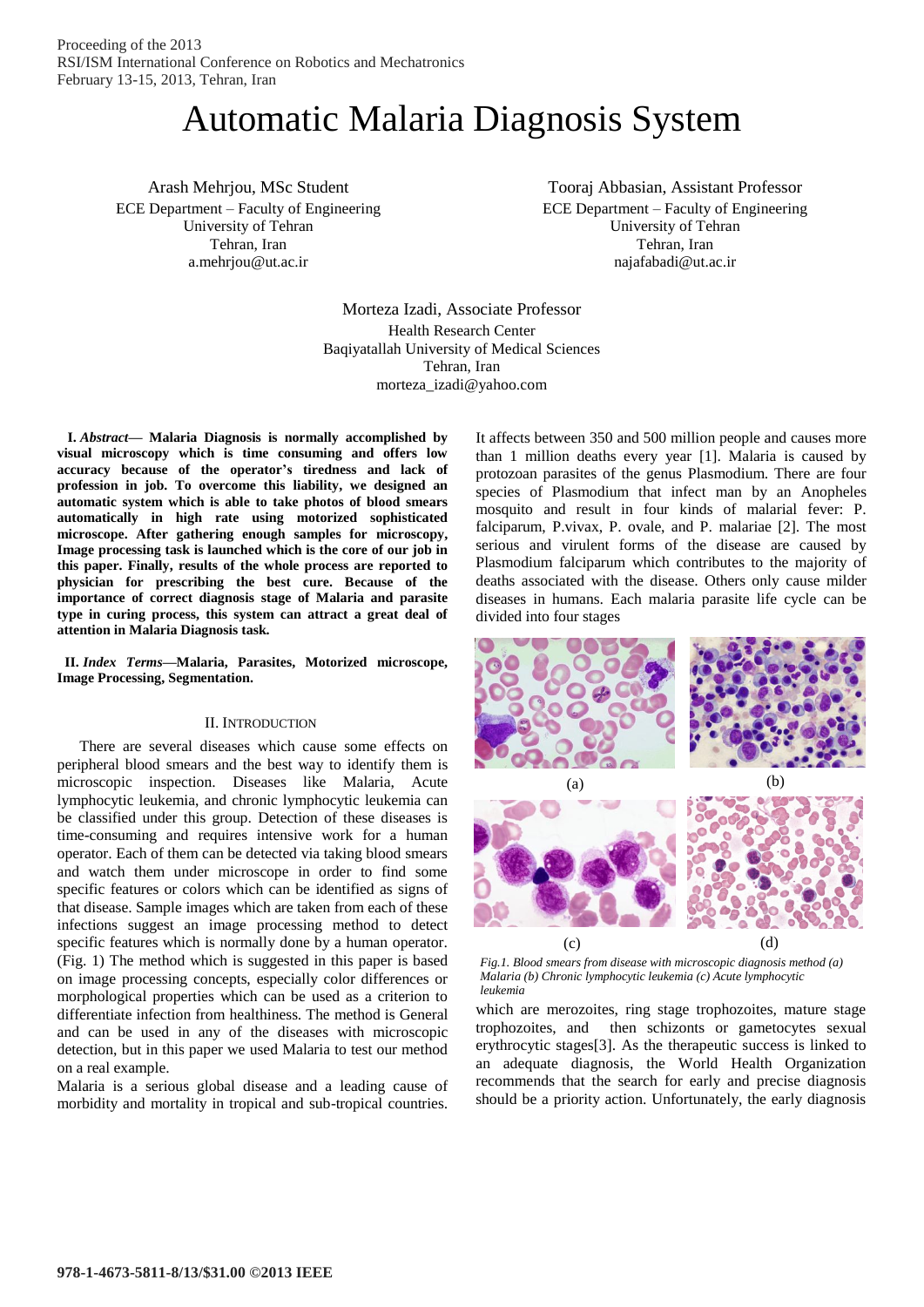is very difficult to achieve in cases in which the individual has asymptomatic forms of malaria [1].

A number of new methods have been developed in recent years for the diagnosis of malaria. These include the use of fluorescent microscopy, rapid antigen detection methods and polymerase chain reaction (PCR) - based techniques that detect specific nucleic acid sequences [4]. Despite these advances, malaria diagnosis by means of light microscopy remains the most widely and commonly used method [5].

Generally speaking, the diagnosis of malaria involves two or more of the following tasks [6]: (1) to determine the percentage of parasitaemia. (2) To identify the species and the life-cycle stages of the detected parasites.

Usually, these jobs are conducted by experienced microscopists manually.Microscopic diagnosis entails examining thick and thin blood smears for the presence of Plasmodia. It is the most efficient and reliable diagnostic technique and is very sensitive and highly specific [7]. There are numerous advantages to microscopy: it is possible to differentiate between species, quantify parasitaemia and observe asexual stages of the parasite [5, 7]. Low material costs [8] means that the marginal costs of tests are very low. Unfortunately, there are also disadvantages to the method: substantial costs are incurred purchasing and maintaining microscopes and training technicians [8], the technique is labor intensive and time-consuming [5] and the accuracy of the final diagnosis ultimately depends on the skill and experience of the technician and the time spent studying each slide [7]. Compared with expert microscopy, standard laboratory microscopy has a sensitivity of approximately 90%, a figure which drops dramatically in the field [5]. Variable smear quality and slide degeneration with time [9] are also problematic. Besides, a recent study on the field shows the agreement rates among the clinical experts for the diagnosis are surprisingly low [10]

In this research we proposed a completely automatic mechatronics system to detect malaria plasmodium which is able to eliminate the most important limits of microscopic method, that is: (1) Time-consuming and tiring job (2) Low accuracy even in experts. Here in our research we mainly focus on the task of determining the percentage of parasitaemia, because it is the most essential and timeconsuming item in diagnosis of malaria. Also, we propose a motorized microscope which is fully matched with image processing procedure to make the whole diagnosis process automatic. Furthermore, it means that the physician just puts the blood smear under the lens of microscope and runs the system; after a few minutes the report, which includes the number of RBCs and parasites, is issued.

Stained blood smear images have been addressed in several works using different approaches. In [11] a novel image processing algorithm is developed to realiably detect the presence of malaria parasites from Plasmodium falciparum species in this smears of Giemsa stained peripheral blood samples.



*Fig. 2- a sample slide taken from infected blood smear*

The preprocessing and the image analysis parts follow, to a certain extent, the works of Di Ruberto [12, 13]. The image analysis step includes calculation of the size and eccentricity of the erythrocytes and differentiating free-standing cells from the overlapping ones. In the image segmentation step, potential parasites and erythrocytes are identified and segmented from the background. In the works of Di Ruberto et al. [12, 13], objects have been detected by means of an automatic thresholding on single components of the RGB and HSV histograms based on a morphological approach. Automated image analysis-based software "MalariaCount" for parasitemia determination, i.e. for quantitative evaluation of the level of parasites in the blood, has been described in [14]. The presented system is based on the detection of edges representing cell and parasite boundaries. The paper by Díaz et al. [15] evaluates a color segmentation technique for separation of pixels into three different classes: parasite, red blood cell and background, based on standard supervised classification algorithms. The paper by Tek et al. [16] presents a method to detect malaria parasites using a Bayesian pixel classifier to first separate stained and non-stained pixels and a distance weighted K-nearest neighbor classifier to further classify the stained pixels as parasites or non-parasites. The second classification is performed using four selected features: color histogram, Hu moments, shape measurements, and color auto correlogram, which are all rotation and scale invariant. According to the results of the study, the most successful feature to classify the stained objects as parasite/non-parasite was the combination of correlogram, Hu moments and relative shape measurements.

The aim of our system is to quantify the number of Red Blood Cells and determine if they are infected by malaria parasites or not. In most recent researches done in this subject the slides gathering step is ignored and the majority of researchers only focus on the image processing step. But we implemented a system which can take photos using a CCD automatically and send them to a computer to perform the image processing task. Furthermore, a GUI based program is developed which receives data from microscope and analyzes them visually. In any step, the system operator can pause the procedure and conduct parts of the measurement task manually, if necessary.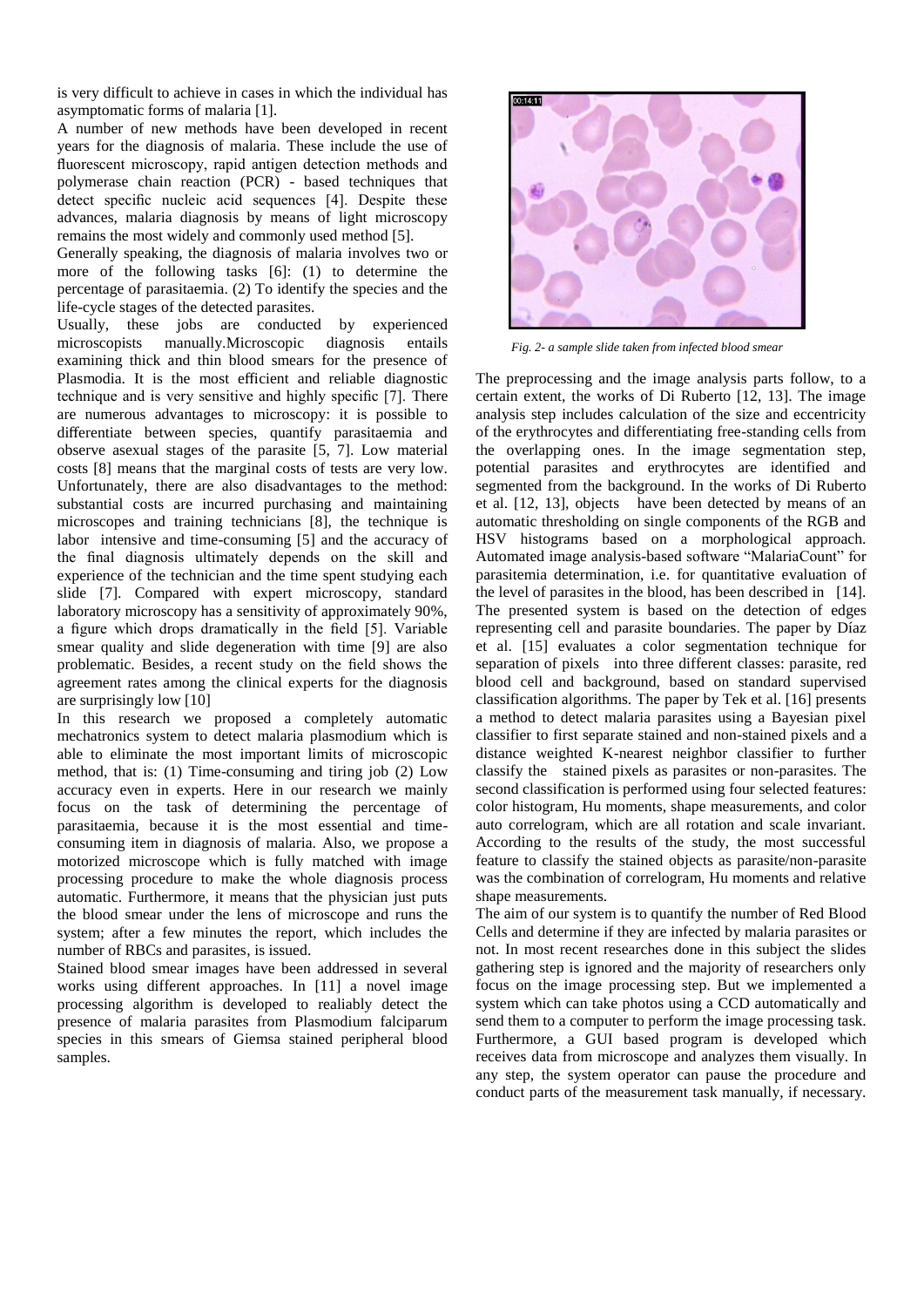In fact, it is a user friendly software which enables operators to dedicate their time to more challenging jobs for curing the patience instead of counting the RBCs and parasites. This paper is organized as follows:

Section IV describes the mechanical parts of our system which is equipped with motorized microscope to match with the developed method of malaria diagnosis. Section V presents the pre-processing method preparing the images for analysis. The method for segmenting the RBCs is illustrated in section VI and section VII is devoted to the method we used for detecting overlapping RBCs. Detecting infected RBCs using feature extraction is described in section IX. Finally, section X concludes this paper.

## IV. MECHANICAL PARTS

The first requirement in this research is blood smears which are Giemsa stained microscopic slides prepared from blood samples that allow microscopically examinations of blood cells. [17] Thin blood smears allow better species identification, because the appearance of the parasites is better preserved in this preparation. Thick blood smears allow screening of a larger volume of blood , therefore, they can give more than a ten-fold increase in sensitivity over thin films. In this research, morphological properties are important for us, hence we used thin films.

For malaria diagnosis, blood films should be prepared as soon as possible after blood samples are taken. Such films adhere better to the slides; leave a clearer background after drying, thus, parasite and red cell changes are minimal [18]

After preparing blood films they should be examined by microscope. Overall scheme of our diagnosis system is a complete cycle (Fig .3).



*Fig. 3 overall scheme of our proposed Malaria diagnosis automated system*

A microscope is equipped with two stepper motors which move the blood samples under lens quite smoothly. The amount of movement in each direction is calculated by a microcontroller installed on the microscope board to avoid taking overlapped photos. This also helps avoid calculating each RBC more than once. The photos taken by CCD are transmitted to the image processing software running on a computer. RBCs and infection are detected simultaneously and the final report is issued. The GUI based program developed for this purpose could be used for manual measurement of the properties of RBCs, for example: the radius of RBCs which is an important factor in some cases of infection, or the elongation of parasites which is another important factor for analysis of the type of infection.

## V. PRE-PROCESSING

To count the number of cells in a slide and extract their features, we need to separate them from background and also from each other. The segmentation of an input image is a crucial step in almost all image analysis tasks.

The segmentation of red blood cells can be performed via thresholding with an adaptive estimated threshold. The presented segmentation technique consists of several steps. The original image is an RGB raw image in TIFF format. Our method is very susceptible to true selection of threshold which is used for segmentation. Non-uniform illumination of the image caused by using Omni light under the blood smear instead of flat one leads to wrong selection of threshold and afflicts our method. To correct this effect, at first we need to extract background pixels from cells. If we observe histogram of a given image of a blood smear slide, its typical pattern is like Fig. 4. Two peaks in the histogram represent background pixels and RBCs. RBCs are darker than background to the extent that they can be seen intuitively.

The gray scale version, g, of a given blood smear image, f , is thresholded using threshold  $\theta_b$  based on the observation that the imaged objects are darker in nature than the background. The actual value for  $\theta_b$  is obtained by automatically detecting the minimum between the two characteristic peaks in the image histogram. Considering those peaks as probability density functions and modeling them by equally likely Gaussian functions with  $\sigma^2 = \sigma_1^2 = \sigma_1^2$ , then the optimal threshold is given by:

$$
\theta_b = \frac{\mu_b + \mu_f}{2} + \frac{\sigma^2}{\mu_b - \mu_f} \tag{eq.1}
$$

Where  $\mu_b$  and  $\mu_f$  are the means of the probability density functions corresponding to background and foreground respectively. g is threshold by  $\theta_b$  and the result will be:

$$
b(x, y) = \begin{cases} 1 & g(x, y) > \theta_b \\ 0 & otherwise \end{cases}
$$
 (eq.2)

The primary binary mask of the image is extracted but illumination is affected by the intensity property of the image, as a result RGB color space doesn't work well here. The image is converted to HSV color space and its Intensity is extracted as a 2D matrix represented by  $\mathbf{i}$ . Due to radial effect of omni lights, the image is converted to polar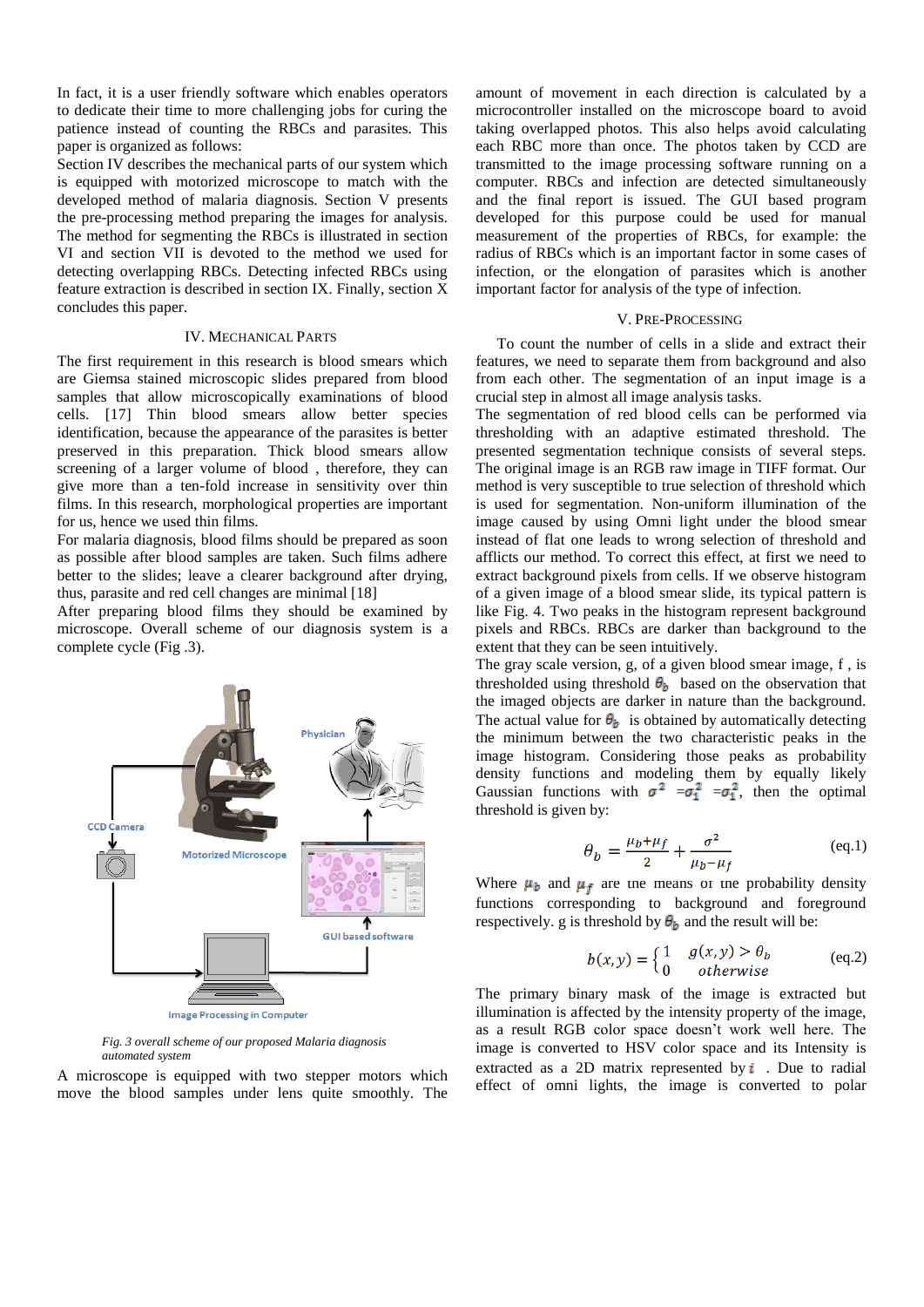representation  $i^{\circ}$  . Proposed illumination correction function is:

$$
i^{o}(r, \alpha) = average(i^{o}(r, \alpha); b^{o}(r, \alpha) = 1, \forall \alpha)
$$
 (eq.3)

Where the average function is taken over the whole pixels of the image and the function considers the whole range of alpha which is the second argument, columns, of each pixel notation means that average is taken over the whole columns which



*Fig .4. (a) histogram before correction (b) histogram after correction*

is the average of all the background pixels intensity. After illumination correction the image is converted to RGB color space again and its green channel is extracted as a 2D matrix to be used in next steps because of its higher contrast comparing other two channels. Then the noise in the 2D image is smoothed by a median filter using 3x3 window. In this method the value assigned to each pixel is the median of its neighborhood that causes removing pixels with extreme values such as salt and pepper noise.

The last and most important work that is done before beginning image analysis is improving the contrast. To get the best result we used adaptive histogram shaping function instead of a flat one. The whole image is divided to many several tiles and histogram shaping is applied to any of the tiles separately. Then bilinear interpolation is applied to any adjacent tiles to eliminate artificially induced boundaries. The histogram pattern which is desired in any of the tiles is included in the histogram shaping function. In this research we used uniform

histogram shaping for each tile that leads to best results compared to bell shape, Rayleigh, etc. the histogram of a typical blood smear image is shown in Fig. 4.

## VI. CELL SEGMENTATION

 In this section the cells should be segmented from the background. RBCs are our regions of interest in this application, thus, we need to eliminate the artifacts which are included in blood smears.[20] By shaping the image histogram as mentioned in the previous section, modified image histogram can be like Fig .4a. It is clear that this histogram has two sharp peaks and the threshold is  $\theta_h$  in eq. 2 which is calculated using Otsu's method [21]. The Result of applying eq.2 to a sample blood smear slide is depicted in Fig. 5.



*Fig .5. Binary image resulted by adaptive thresholding*

For cell segmentation, two more steps should be done: (1) Removing artifacts (2) Filling the holes.

Artifacts are the objects that remain as foreground pixels in the resulted photo of thresholding. We define a set of connected pixels "island". To remove the artifacts, we remove all the islands with an area less than a specific proportion (0.1 works good in our application) of the average area of the RBCs. The area of the RBCs is calculated using a database with which the program should be trained before starting to analyze slides.

As depicted in Fig.6 red blood cells in some blood smear images have ring-like shapes or the corresponding binary mask obtained by thresholding of such an image may contain holes in the centers of the cells. Such holes have to be filled in order to obtain correct masks of the red blood cells and to allow the subsequent steps to work properly.

A hole in a binary image is a set of pixels of background surrounded and enclosed by pixels of foreground. Since in all images the background is connected to the edges of the image, we can use a flood-fill operation starting with the border pixels of the background to fill the background area connected to the edges and identify the holes in the image as background pixels that cannot be reached by flood-fill operation [22].Thus, filled malformed RBCs represents a concave area (Fig6).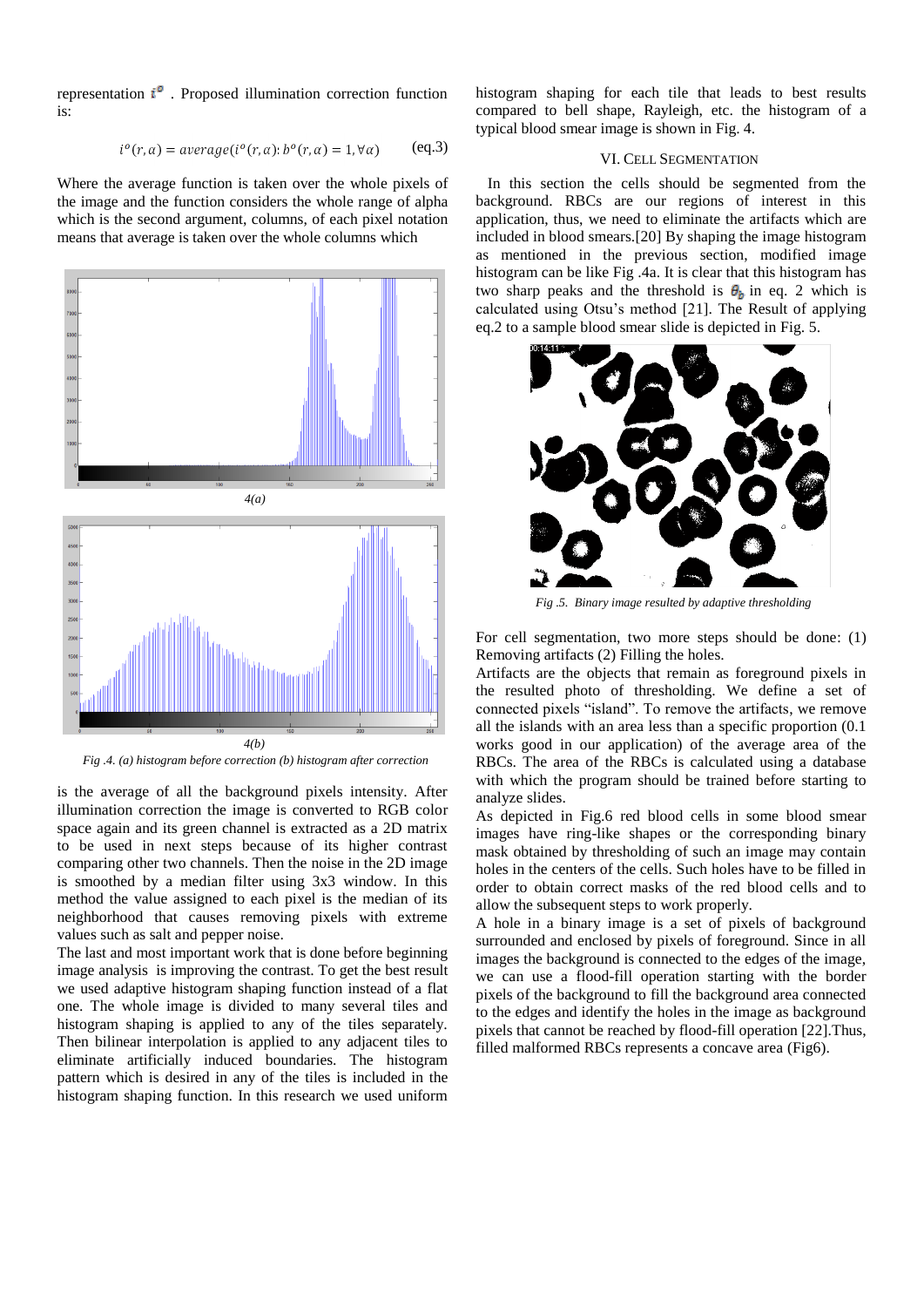

*Fig .6 a) Ring-like RBC b) Corrected ring-like RBC using convex hull*



*Fig. 7 Images after filling holes and removing artifacts*

Such holes can be filled by simply inverting the values of the pixels that were not reached by the flood-fill operation marking them as foreground. Furthermore, to eliminate counting a RBC twice in adjacent slides, the RBCs which touch the border are removed. The final resulted image is shown in Fig. 7.

# VII. ADDRESSING OVERLAPPING CELLS

 The aim of the segmentation is to isolate each individual red blood cell in the image. Some connected regions in the binary image of the red blood cells with filled holes already represent individual cells. The rest of the regions are overlapping cells that form clusters which need to be separated. To distinguish between single cells and cell compounds, two simple criteria with empirically estimated parameters were used: the relative area and the elongation of the object. In this step, also objects that are too small to represent a cell are removed. Objects are connected pixels which form "islands" determined by labeling each of them. In the area method the sum of pixels of any of the objects is calculated and normalized with the average area which is a parameter calculated from database. In our project the values less than 0.5 are ignored for being a RBC. The values over 1.5 are potentially corresponding to overlapped RBCs. Another property which helps to determine if an object is an overlapped RBC is the elongation which is calculated by:

$$
E = \frac{length}{breadth}
$$
 (eq.3)

The value of E can be referred to as a criterion that can determine if an "island" is a single RBC or overlapped one.  $E > 1.5$  can be assumed as overlapping where "R" is the average radius of RBCs according to our prepared database. The method we used in this research uses a mathematical transform that can be useful to determine the number of cells. Because for our purpose, the number of RBCs is more important than separating them, therefore, this method can be useful for counting RBCs while the processing load is lower than other intensive methods. Each island is separated firstly and cropped (Fig .8a, b, c, and d).



*Fig. 8 our idea for counting the overlapped RBCs. a, b) original image c, d) masked image e, f) result*

Then we complement the binary image in order to swap foreground and background colors. Now a distance transform is applied to the image. For each pixel in the binary mask, the distance transform assigns a number that is the distance between that pixel and the nearest nonzero pixel of the mask. Due to the typical forms of overlapped RBCs, which are like two or many circles partially overlapping each other, local maxima of the transformed image can be a representation of any of the overlapped RBCs which is shown with black spots in the center of the cells. (Fig. 8.e, f)

The number of cells in any overlapped island is calculated as follows:

*number of RBCs= separated black regions – 1*

1 is subtracted from separable black regions because of the background which is resulted in black according to the distance transform.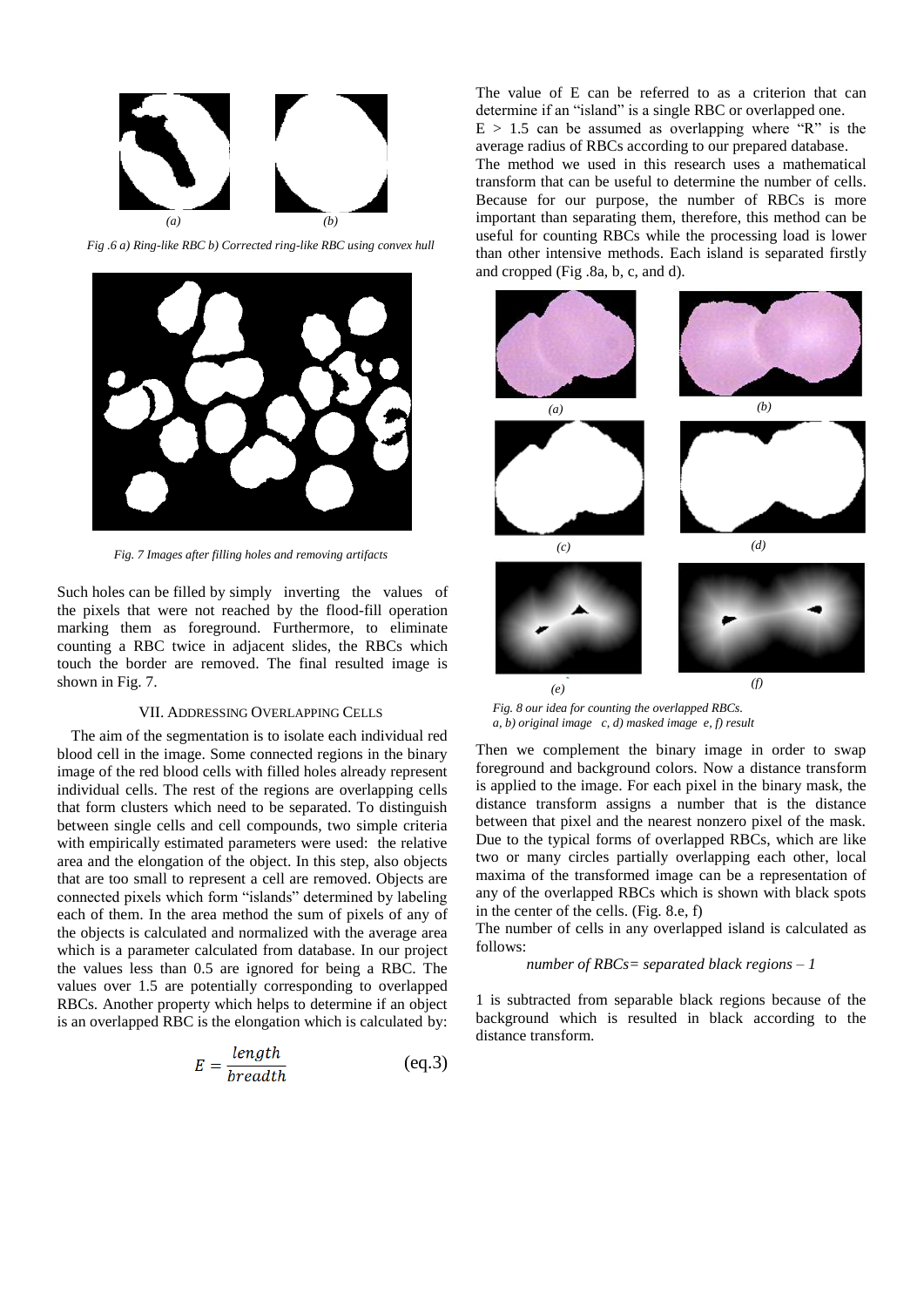## IX. FEATURE SELECTION

 In order to distinguish between infected and non-infected red blood cells, we need to extract feature from the image array and compute new variables that concentrate information to separate classes. Such feature set has to consist of features leading to large between-class distance as much as possible to make the differentiating process feasible. Raw images cannot be used directly as features due to high variations in morphology and colors which are coupled with arbitrary rotations, scales and color distribution respectively. So, the raw images contain large amount of data, but relatively little information. This is the aim of feature extraction to transform the input data into a reduced set of features that extract the relevant information from the input data. Feature extraction can be divided into two main tasks: (1) Determine the region of interest (2) Transform data into proper form. This is the process generally followed in this work. Since we were working with the original images, the pre-processing step was added to correct some deficiencies in the input images. Namely, illumination correction and noise filtering were performed depending on the particular set of features. The zone of measurement was in our case the whole area of the cell, which was defined by the mask obtained as a result of the preceding segmentation. Color images usually have to be transformed to gray-scale according to a certain color system, e.g. RGB or HSV. The actual choice depends on the physical properties of the stain used. We used the green channel of the RGB image in the segmentation method, because the Giemsa staining solution has a dark purple color. However, also other types of color transformations are used in this work and the features extracted are evaluated and compared. After segmentation of RBCs the transformation to gray-scale with HSV color space is used to obtain more contrast between RBC plain area and the parasites on it. In our case, the task is to distinguish whether or not a red blood cell is infected by malaria. Therefore, the selected features must provide information with which it is possible to carry out such classification. While extracting features for the subsequent classification, it is advantageous to apply expert, a priori knowledge to a classification problem.

Measures of parasites and infected red blood cell morphology that are commonly used by technicians for manual microscopic diagnosis can be utilized. It is desirable to focus on these features, because it is already known that they are able to differentiate between infected and not infected red blood cells and between species of malaria. Such features, which were suggested in [11], may include, for example, the relative size of the infected red blood cells; the relative eccentricity of the infected cells; smoothness of the cell margin; the relative color of infected red blood cells; and texture information of infected cells, i.e. presence of stippling. Another set of features can be based on image characteristics that have been used previously in biological cell classifiers [11, 19, and 16].



*Fig. 9 Segmented cells after transformation to gray-scale a) Original b) Gray-scale c) Green channel d) Saturation (from HSV)*

This set includes various features that are for the purpose of this work grouped into shape features, intensity features, and texture features. The features of the last group have been found the most useful ones in many applications, but at the same time the most difficult to define and the most difficult to understand intuitively [22].

In contrast to the texture features used by technicians for manual microscopic diagnosis, texture features used in image processing and classification are often difficult or even impossible to comprehend and visualize.

Another problem with textural features is the missing relation of specific feature values to appearance and function of cells.

In our case the region of interest is the area of each RBC which is segmented in preceding section. In this stage we have a picture like (Fig. 9) in hand to extract its features. This segmented cell is extracted from original pre-processed images and cropped via binary masks made in previous sections. We used Green channel of true-color images to segment the RBCs in preceding stages and the result was so satisfying that assures us to use this kind of gray-scale transformation. But in current stage the purpose is to detect whether a segmented cell is infected or not. The proposed method is to transform the segmented cell image to HSV color space and separate its components: Hue, Saturation, and Value. In this case our interested component is saturation which intensifies the contrast between parasite's color and background color which is RBC plain surface in this section. The results of applying each gray-scale transformation to original segmented cell are shown in (Fig.9)